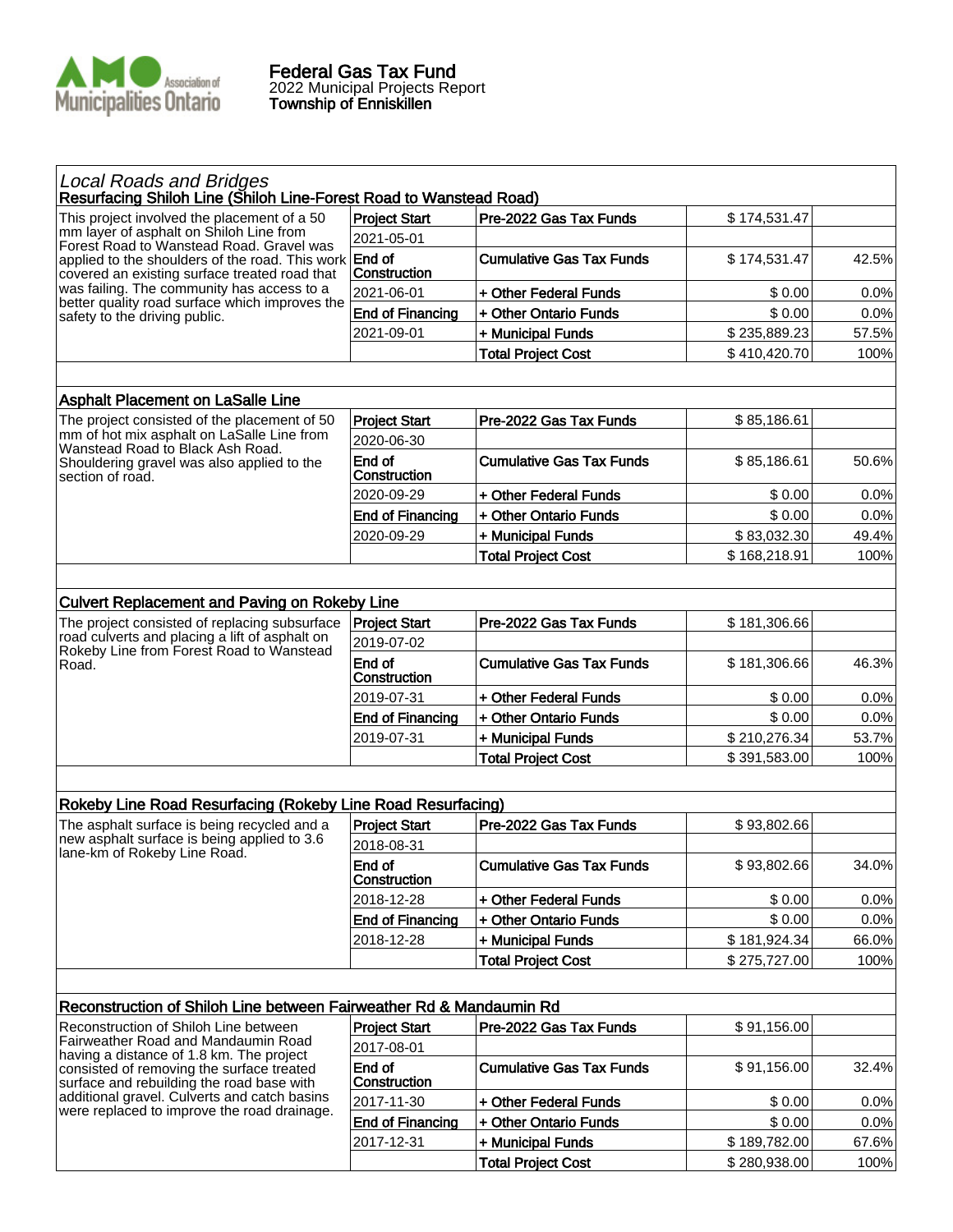| <b>Resurfacing of Oil Springs Line</b>                                                                                                                                                                                                      |                         |                                 |              |       |
|---------------------------------------------------------------------------------------------------------------------------------------------------------------------------------------------------------------------------------------------|-------------------------|---------------------------------|--------------|-------|
| The Project consisted of the placement of a<br>double surface treatment on Oil Springs Line<br>from Marthaville Road to Tile Yard Road.<br>Secondly a slurry treatment was placed on Oil<br>Springs Line from the Village of Oil Springs to | <b>Project Start</b>    | Pre-2022 Gas Tax Funds          | \$93,000.00  |       |
|                                                                                                                                                                                                                                             | 2016-07-07              |                                 |              |       |
|                                                                                                                                                                                                                                             | End of<br>Construction  | <b>Cumulative Gas Tax Funds</b> | \$93,000.00  | 52.2% |
| Wanstead Road. The purpose of the project<br>was to provide a smoother riding surface and                                                                                                                                                   | 2016-08-31              | + Other Federal Funds           | \$0.00       | 0.0%  |
| extend the life of portions of the road surface.                                                                                                                                                                                            | <b>End of Financing</b> | + Other Ontario Funds           | \$0.00       | 0.0%  |
|                                                                                                                                                                                                                                             | 2017-08-31              | + Municipal Funds               | \$85,062.00  | 47.8% |
|                                                                                                                                                                                                                                             |                         | <b>Total Project Cost</b>       | \$178,062.00 | 100%  |
|                                                                                                                                                                                                                                             |                         |                                 |              |       |
| <b>Tile Yard Road Reconstruction</b>                                                                                                                                                                                                        |                         |                                 |              |       |
| The project consists of replacing the base on                                                                                                                                                                                               | <b>Project Start</b>    | Pre-2022 Gas Tax Funds          | \$87,470.52  |       |
| Tile Yard Road from Rokeby Line to the Bear                                                                                                                                                                                                 | 2015-05-04              |                                 |              |       |
| Creek Bridge in Petrolia.                                                                                                                                                                                                                   | End of<br>Construction  | <b>Cumulative Gas Tax Funds</b> | \$87,470.52  | 38.1% |
|                                                                                                                                                                                                                                             | 2015-09-16              | + Other Federal Funds           | \$0.00       | 0.0%  |
|                                                                                                                                                                                                                                             | <b>End of Financing</b> | + Other Ontario Funds           | \$0.00       | 0.0%  |
|                                                                                                                                                                                                                                             | 2015-09-16              | + Municipal Funds               | \$142,392.48 | 61.9% |
|                                                                                                                                                                                                                                             |                         | <b>Total Project Cost</b>       | \$229,863.00 | 100%  |
|                                                                                                                                                                                                                                             |                         |                                 |              |       |
| <b>Churchill Line Asphalt Resurfacing 2014</b>                                                                                                                                                                                              |                         |                                 |              |       |
| A 50 mm lift of asphalt was placed on                                                                                                                                                                                                       | <b>Project Start</b>    | Pre-2022 Gas Tax Funds          | \$85,096.40  |       |
| Churchill Line from Black Ash Road to Forest                                                                                                                                                                                                | 2014-08-18              |                                 |              |       |
| Road.                                                                                                                                                                                                                                       | End of                  | <b>Cumulative Gas Tax Funds</b> | \$85,096.40  | 40.1% |
|                                                                                                                                                                                                                                             | Construction            |                                 |              |       |
|                                                                                                                                                                                                                                             | 2014-10-01              | + Other Federal Funds           | \$0.00       | 0.0%  |
|                                                                                                                                                                                                                                             | <b>End of Financing</b> | + Other Ontario Funds           | \$0.00       | 0.0%  |
|                                                                                                                                                                                                                                             | 2014-12-31              | + Municipal Funds               | \$127,118.60 | 59.9% |
|                                                                                                                                                                                                                                             |                         | <b>Total Project Cost</b>       | \$212,215.00 | 100%  |
|                                                                                                                                                                                                                                             |                         |                                 |              |       |
| <b>Churchill Line Resurfacing 2013</b>                                                                                                                                                                                                      |                         |                                 |              |       |
| The project will consist of the placement of a                                                                                                                                                                                              | <b>Project Start</b>    | Pre-2022 Gas Tax Funds          | \$95,767.36  |       |
| single layer of asphalt to Churchill Line from<br>Oil Heritage Road to Black Ash Road.                                                                                                                                                      | 2013-08-31              |                                 |              |       |
|                                                                                                                                                                                                                                             | End of<br>Construction  | <b>Cumulative Gas Tax Funds</b> | \$95,767.36  | 31.3% |
|                                                                                                                                                                                                                                             | 2013-10-31              | + Other Federal Funds           | \$0.00       | 0.0%  |
|                                                                                                                                                                                                                                             | <b>End of Financing</b> | + Other Ontario Funds           | \$0.00       | 0.0%  |
|                                                                                                                                                                                                                                             | 2013-10-31              | + Municipal Funds               | \$210,072.80 | 68.7% |
|                                                                                                                                                                                                                                             |                         | <b>Total Project Cost</b>       | \$305,840.16 | 100%  |
|                                                                                                                                                                                                                                             |                         |                                 |              |       |
| Road Resurfacing - Oil Springs Line                                                                                                                                                                                                         |                         |                                 |              |       |
| The Gas Tax funds will be used to provide a                                                                                                                                                                                                 | <b>Project Start</b>    | Pre-2022 Gas Tax Funds          | \$100,000.00 |       |
| surface treatment coverage over Oil Springs<br>Line from Mandaumin Road to Marthaville<br>Road. The asphalt material will maintain the<br>road surface and increase the smoothness of<br>the road.                                          | 2012-07-02              |                                 |              |       |
|                                                                                                                                                                                                                                             | End of<br>Construction  | <b>Cumulative Gas Tax Funds</b> | \$100,000.00 | 87.0% |
|                                                                                                                                                                                                                                             | 2012-10-31              | + Other Federal Funds           | \$0.00       | 0.0%  |
|                                                                                                                                                                                                                                             | <b>End of Financing</b> | + Other Ontario Funds           | \$0.00       | 0.0%  |
|                                                                                                                                                                                                                                             | 2012-10-31              | + Municipal Funds               | \$15,000.00  | 13.0% |
|                                                                                                                                                                                                                                             |                         | <b>Total Project Cost</b>       | \$115,000.00 | 100%  |
|                                                                                                                                                                                                                                             |                         |                                 |              |       |
| <b>Discovery Line</b>                                                                                                                                                                                                                       |                         |                                 |              |       |
| Reconstruction of Discovery Line from                                                                                                                                                                                                       | <b>Project Start</b>    | Pre-2022 Gas Tax Funds          | \$100,000.00 |       |
| Marthaville Road to Eureka St in the Town of<br>Petrolia.                                                                                                                                                                                   | 2011-08-01              |                                 |              |       |
|                                                                                                                                                                                                                                             | End of                  | <b>Cumulative Gas Tax Funds</b> | \$100,000.00 | 25.6% |